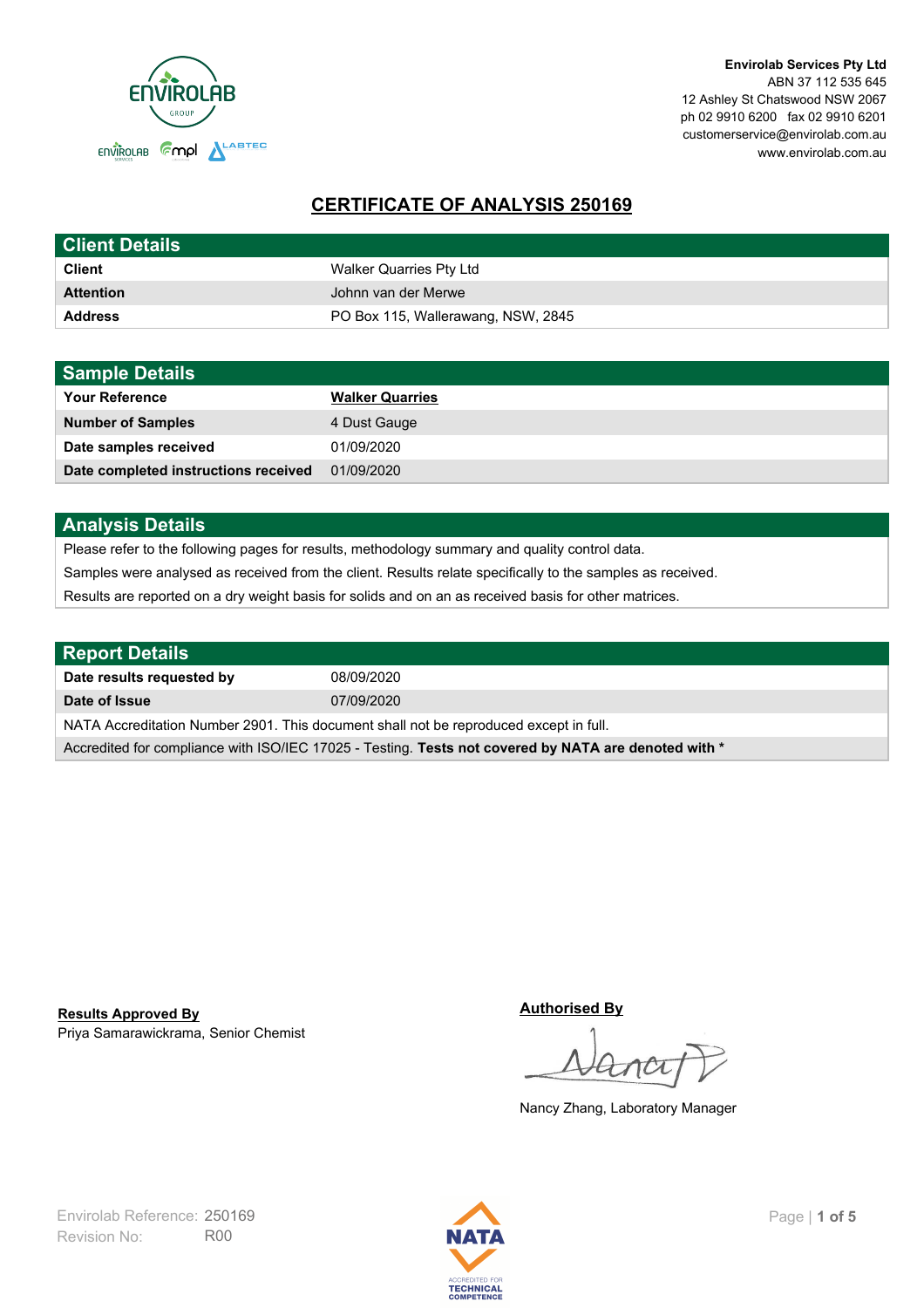| Dust Deposition AS 3580.10.1 |                          |                            |                            |                            |                            |
|------------------------------|--------------------------|----------------------------|----------------------------|----------------------------|----------------------------|
| <b>Our Reference</b>         |                          | 250169-1                   | 250169-2                   | 250169-3                   | 250169-4                   |
| <b>Your Reference</b>        | <b>UNITS</b>             | DG <sub>1</sub>            | DG <sub>2</sub>            | DG <sub>3</sub>            | DG4                        |
| Date Sampled                 |                          | 30/07/2020 -<br>31/08/2020 | 30/07/2020 -<br>31/08/2020 | 30/07/2020 -<br>31/08/2020 | 30/07/2020 -<br>31/08/2020 |
| Type of sample               |                          | <b>Dust Gauge</b>          | <b>Dust Gauge</b>          | Dust Gauge                 | Dust Gauge                 |
| Dust Gauge Start Date        | $\overline{\phantom{a}}$ | 30/07/2020                 | 30/07/2020                 | 30/07/2020                 | 30/07/2020                 |
| Dust Gauge End Date          | $\overline{\phantom{m}}$ | 31/08/2020                 | 31/08/2020                 | 31/08/2020                 | 31/08/2020                 |
| Dust - No. of Days Collected | $\overline{\phantom{m}}$ | 33                         | 33                         | 33                         | 33                         |
| Date prepared                | $\overline{\phantom{a}}$ | 03/09/2020                 | 03/09/2020                 | 03/09/2020                 | 03/09/2020                 |
| Date analysed                | $\overline{\phantom{a}}$ | 04/09/2020                 | 04/09/2020                 | 04/09/2020                 | 04/09/2020                 |
| Insoluble Solids             | g/m <sup>2</sup> /month  | 0.9                        | 1.8                        | 0.6                        | 1.4                        |
| Combustible Matter           | g/m <sup>2</sup> /month  | 0.1                        | 0.4                        | 0.2                        | 0.5                        |
| Ash                          | g/m <sup>2</sup> /month  | 0.7                        | 1.4                        | 0.4                        | 0.9                        |
| Soluble Matter               | $g/m2$ /month            | 0.2                        | 2.2                        | 0.2                        | 0.6                        |
| <b>Total Solids</b>          | $q/m^2$ /month           | 1.1                        | 3.9                        | 0.7                        | 1.9                        |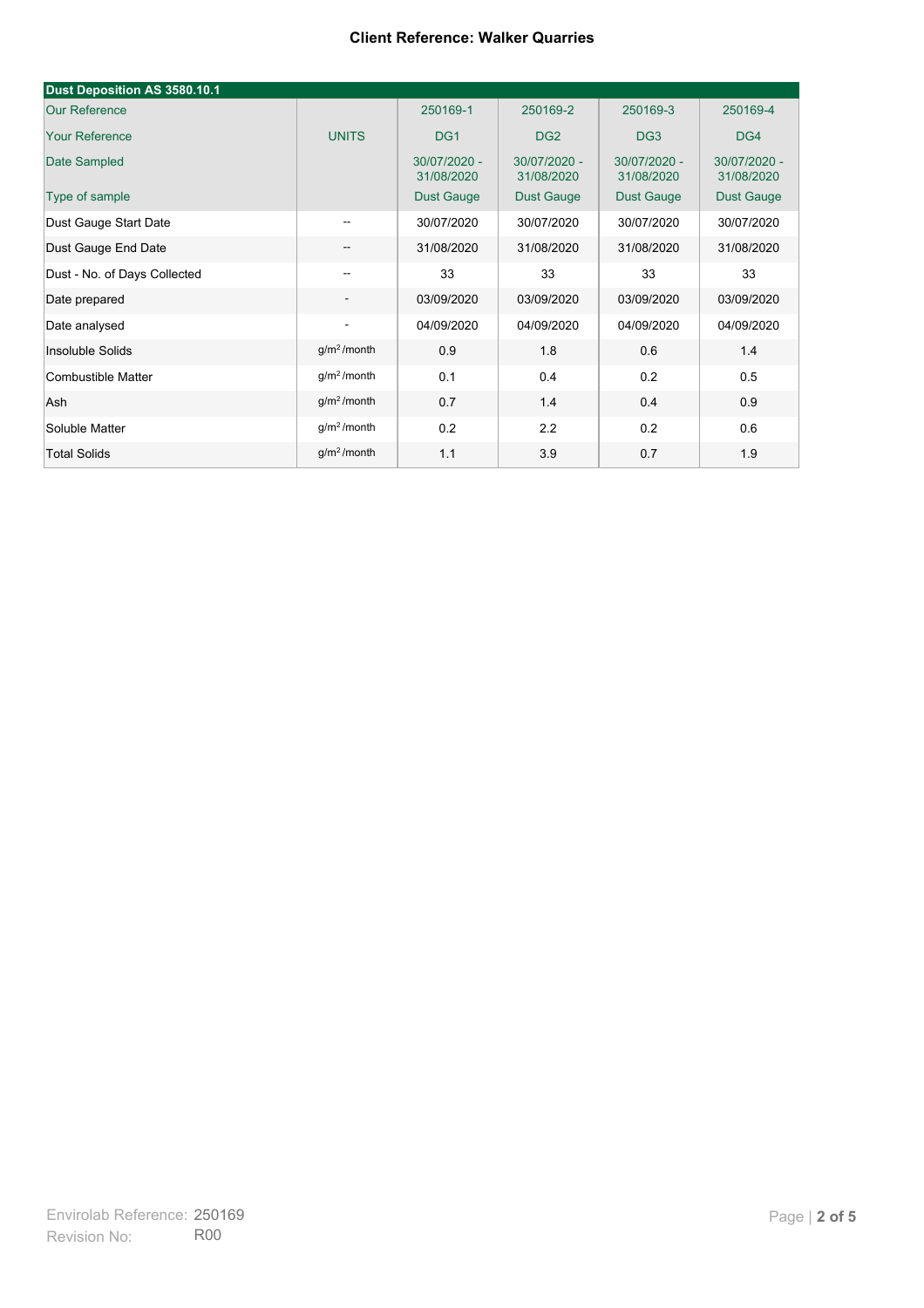| <b>Method ID</b> | <b>Methodology Summary</b>                               |
|------------------|----------------------------------------------------------|
| AS 3580.10.1     | Analysis of dust gauges by AS 3580.10.1 (analysis only). |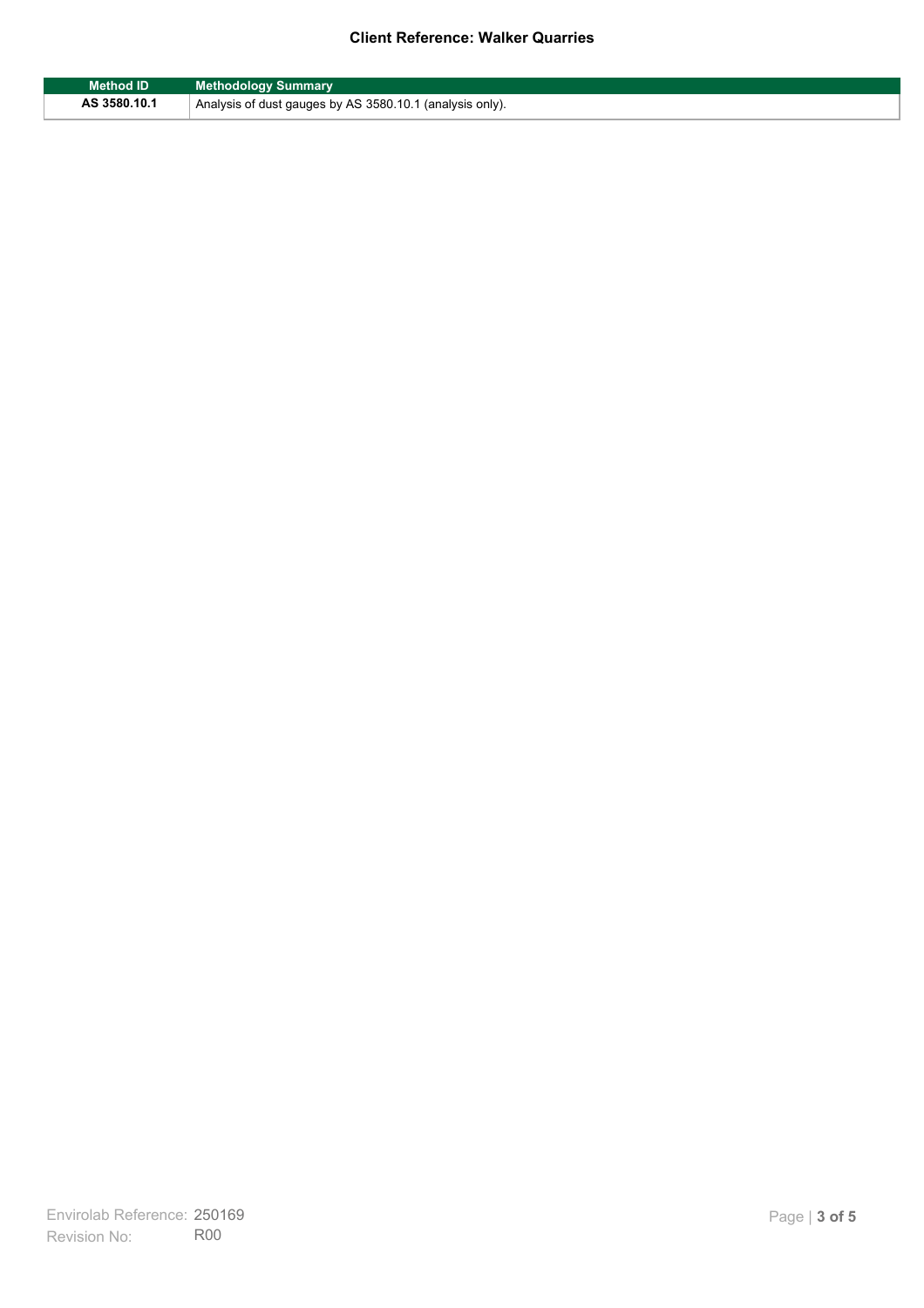| <b>Result Definitions</b> |                                           |
|---------------------------|-------------------------------------------|
| <b>NT</b>                 | Not tested                                |
| <b>NA</b>                 | Test not required                         |
| <b>INS</b>                | Insufficient sample for this test         |
| <b>PQL</b>                | <b>Practical Quantitation Limit</b>       |
| $\prec$                   | Less than                                 |
| $\geq$                    | Greater than                              |
| <b>RPD</b>                | <b>Relative Percent Difference</b>        |
| <b>LCS</b>                | Laboratory Control Sample                 |
| <b>NS</b>                 | Not specified                             |
| <b>NEPM</b>               | National Environmental Protection Measure |
| <b>NR</b>                 | Not Reported                              |